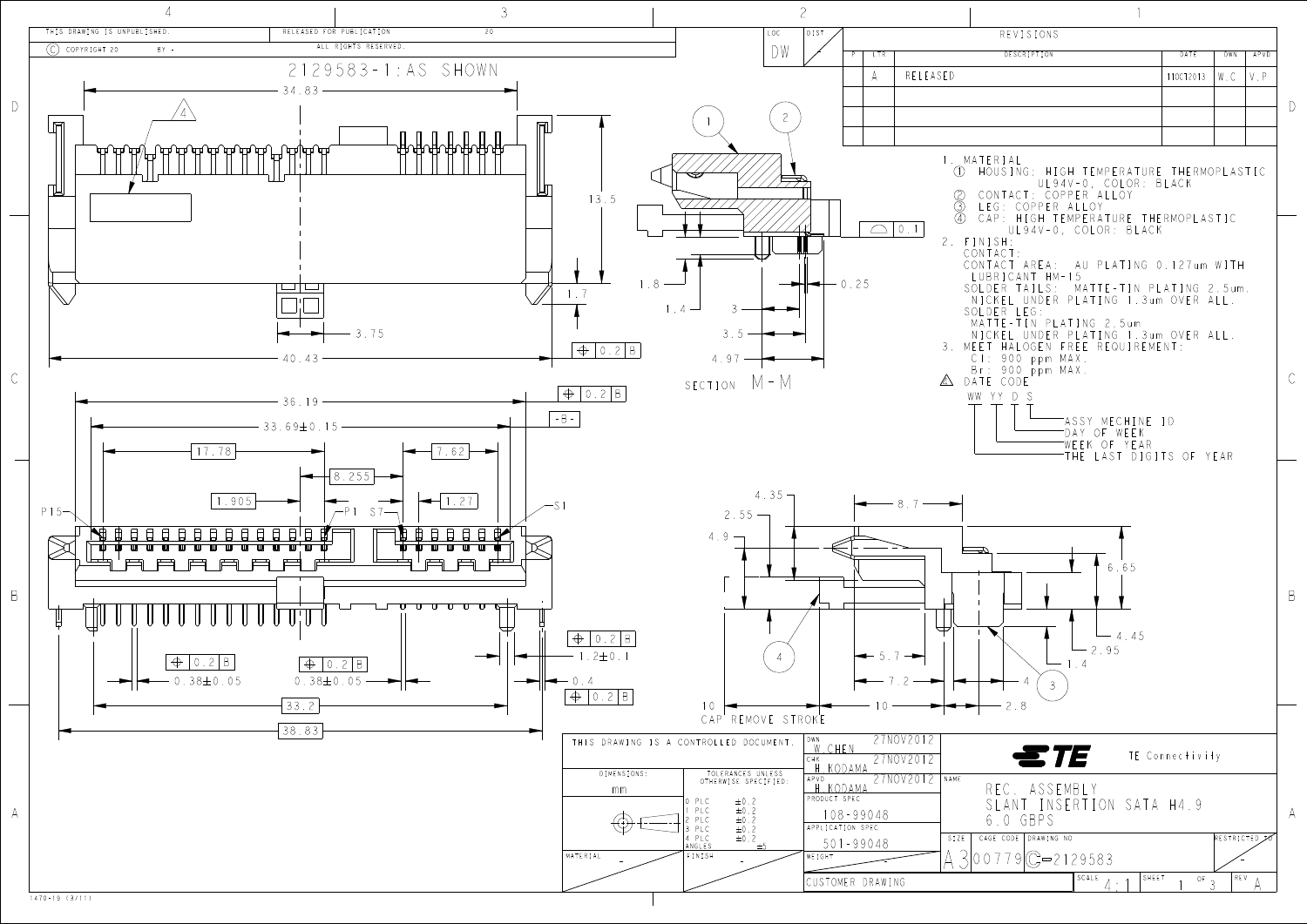

| REVISIONS<br>DESCRIPTION<br>P<br><b>LTR</b><br>DATE<br>DWN<br>APVD<br>SEE SHEET 1<br>$\mathbb{Z}^2$<br>$\overline{\phantom{a}}$<br>$\overline{a}$<br>A<br>ETAIL<br>$1\overline{5}^{\circ}$<br>$\sqrt{-}$<br>-HDD<br><b>INECTOR OUTLINE</b><br>$-4.9$<br>SUGGEST TO ADD SUPPORTS ON THE-<br>HDD NEAR THE CONNECTORS<br><b>STE</b> TE Connectivity |  |                                 |
|--------------------------------------------------------------------------------------------------------------------------------------------------------------------------------------------------------------------------------------------------------------------------------------------------------------------------------------------------|--|---------------------------------|
|                                                                                                                                                                                                                                                                                                                                                  |  |                                 |
|                                                                                                                                                                                                                                                                                                                                                  |  |                                 |
|                                                                                                                                                                                                                                                                                                                                                  |  |                                 |
|                                                                                                                                                                                                                                                                                                                                                  |  |                                 |
|                                                                                                                                                                                                                                                                                                                                                  |  | $\begin{array}{c}\n\end{array}$ |
|                                                                                                                                                                                                                                                                                                                                                  |  |                                 |
|                                                                                                                                                                                                                                                                                                                                                  |  |                                 |
|                                                                                                                                                                                                                                                                                                                                                  |  |                                 |
|                                                                                                                                                                                                                                                                                                                                                  |  |                                 |
|                                                                                                                                                                                                                                                                                                                                                  |  |                                 |
|                                                                                                                                                                                                                                                                                                                                                  |  |                                 |
|                                                                                                                                                                                                                                                                                                                                                  |  |                                 |
|                                                                                                                                                                                                                                                                                                                                                  |  |                                 |
|                                                                                                                                                                                                                                                                                                                                                  |  |                                 |
|                                                                                                                                                                                                                                                                                                                                                  |  |                                 |
|                                                                                                                                                                                                                                                                                                                                                  |  |                                 |
|                                                                                                                                                                                                                                                                                                                                                  |  |                                 |
|                                                                                                                                                                                                                                                                                                                                                  |  |                                 |
|                                                                                                                                                                                                                                                                                                                                                  |  |                                 |
|                                                                                                                                                                                                                                                                                                                                                  |  |                                 |
|                                                                                                                                                                                                                                                                                                                                                  |  | $\mathsf C$                     |
|                                                                                                                                                                                                                                                                                                                                                  |  |                                 |
|                                                                                                                                                                                                                                                                                                                                                  |  |                                 |
|                                                                                                                                                                                                                                                                                                                                                  |  |                                 |
|                                                                                                                                                                                                                                                                                                                                                  |  |                                 |
|                                                                                                                                                                                                                                                                                                                                                  |  |                                 |
|                                                                                                                                                                                                                                                                                                                                                  |  |                                 |
|                                                                                                                                                                                                                                                                                                                                                  |  |                                 |
|                                                                                                                                                                                                                                                                                                                                                  |  |                                 |
|                                                                                                                                                                                                                                                                                                                                                  |  |                                 |
|                                                                                                                                                                                                                                                                                                                                                  |  |                                 |
|                                                                                                                                                                                                                                                                                                                                                  |  |                                 |
|                                                                                                                                                                                                                                                                                                                                                  |  |                                 |
|                                                                                                                                                                                                                                                                                                                                                  |  | $\overline{B}$                  |
|                                                                                                                                                                                                                                                                                                                                                  |  |                                 |
|                                                                                                                                                                                                                                                                                                                                                  |  |                                 |
|                                                                                                                                                                                                                                                                                                                                                  |  |                                 |
|                                                                                                                                                                                                                                                                                                                                                  |  |                                 |
|                                                                                                                                                                                                                                                                                                                                                  |  |                                 |
|                                                                                                                                                                                                                                                                                                                                                  |  |                                 |
|                                                                                                                                                                                                                                                                                                                                                  |  |                                 |
|                                                                                                                                                                                                                                                                                                                                                  |  |                                 |
|                                                                                                                                                                                                                                                                                                                                                  |  |                                 |
|                                                                                                                                                                                                                                                                                                                                                  |  |                                 |
| NAME<br>REC. ASSEMBLY                                                                                                                                                                                                                                                                                                                            |  |                                 |
| E C<br>SLANT INSERTION SATA H4.9                                                                                                                                                                                                                                                                                                                 |  |                                 |
| 6.0 GBPS                                                                                                                                                                                                                                                                                                                                         |  | A                               |
| N SPEC<br>CAGE CODE DRAWING NO<br>SIZE<br>RESTRICTED JO                                                                                                                                                                                                                                                                                          |  |                                 |
|                                                                                                                                                                                                                                                                                                                                                  |  |                                 |
| $00779$ G-2129583                                                                                                                                                                                                                                                                                                                                |  |                                 |
| SCALE<br>SHEET<br>$\mathsf{RE}\,\mathsf{V}$<br>$\overline{OF}$ 3<br>R DRAWING<br>$\overline{\mathcal{C}}$                                                                                                                                                                                                                                        |  |                                 |
|                                                                                                                                                                                                                                                                                                                                                  |  |                                 |